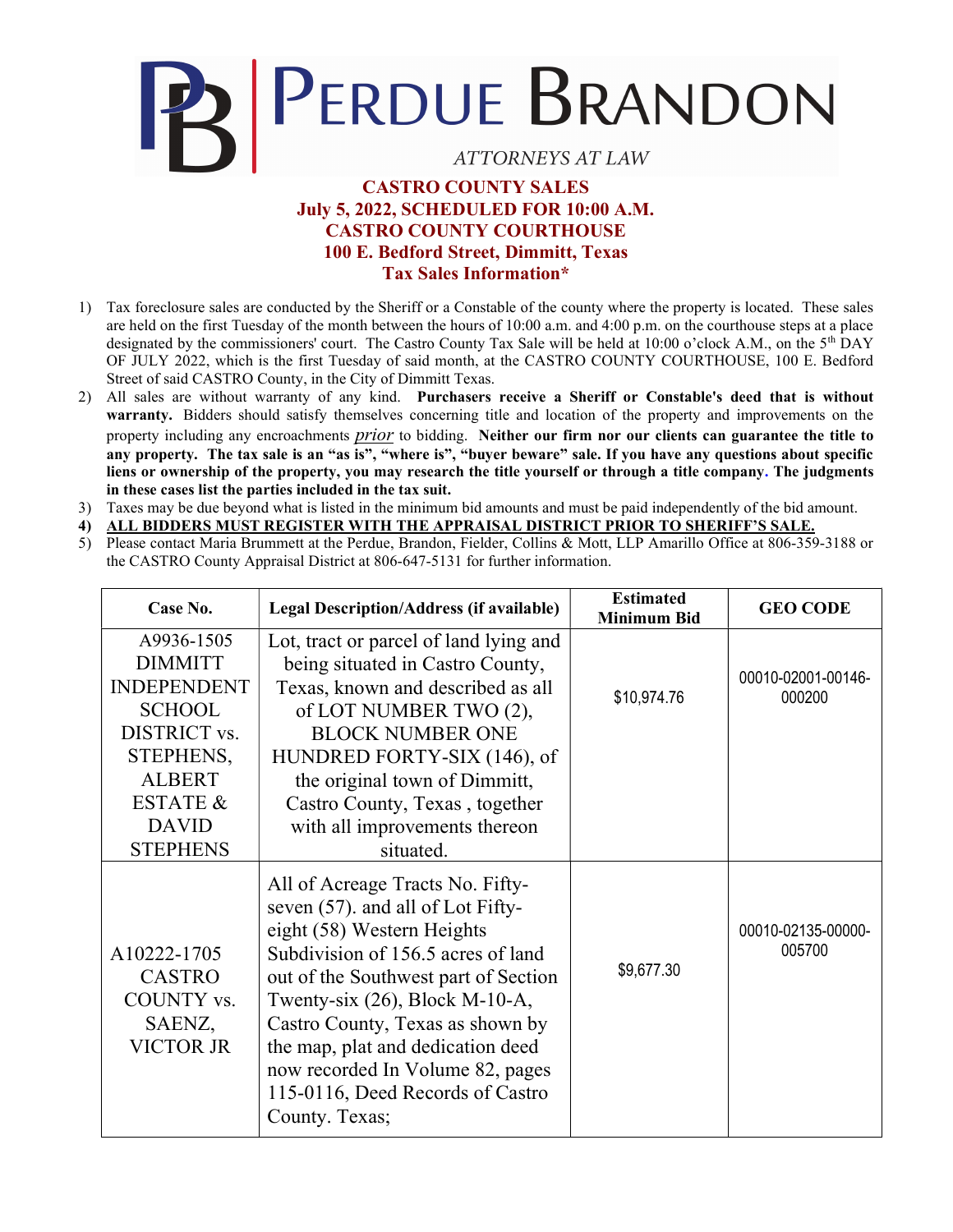| A10568-2005<br><b>CASTRO</b><br>COUNTY vs.<br><b>AGUERO, JOSE</b><br><b>JR &amp; TRACY S</b><br><b>AGUERO</b>               | All of Lot Six $(6)$ and the South<br>Forty feet $(S 40')$ of Lot Five $(5)$ ,<br>Block Thirty Five (35), Original<br>Town of Dimmitt, Castro County,<br>Texas, SAVE AND EXCEPT the<br>South 40' of Part of Lot 6, Block<br>35, of the Original Town of<br>Dimmitt, Castro County, Texas                     | \$6,260.00  | 00010-02001-00035-<br>000500 |
|-----------------------------------------------------------------------------------------------------------------------------|--------------------------------------------------------------------------------------------------------------------------------------------------------------------------------------------------------------------------------------------------------------------------------------------------------------|-------------|------------------------------|
| A10580-2005<br><b>CASTRO</b><br>COUNTY vs.<br>MORALES,<br><b>MIGUEL</b><br>ANGEL &<br><b>SOFIA</b><br><b>MORALES</b>        | <b>TRACT 1:</b><br>All of Lots Fourteen (14), Fifteen<br>$(15)$ , & Sixteen $(16)$ , Block One<br>Hundred Two (102) of the Townsite<br>of Hart, Castro County, Texas                                                                                                                                         | \$6,465.53  | 00010-02205-00102-<br>001400 |
|                                                                                                                             | <b>TRACT 1:</b><br>All of Lots Five $(5)$ and Six $(6)$ ,<br>Block One Hundred Fifty-two<br>(152), Original Town of Dimmitt,<br>Castro County, Texas                                                                                                                                                         | \$10,502.26 | 00010-02001-00152-<br>000500 |
| B10311-1803<br><b>DIMMITT</b><br><b>INDEPENDENT</b><br><b>SCHOOL</b><br>DISTRICT vs.<br>MARTINEZ,<br><b>JOSE E</b>          | <b>TRACT 2:</b><br>ALL OF THE WEST SEVENTY<br>FEET (W70') OF THE NORTH<br>ONE-HALF (1/2) OF LOT EIGHT<br>(8), AND THE WEST SEVENTY<br>FEET (W70') OF LOT NINE (9),<br><b>BLOCK ONE HUNDRED</b><br>THIRTY FIVE (135), ORIGINAL<br>TOWN OF DIMMITT ADDITION<br>TO THE CITY OF DIMMITT,<br>CASTRO COUNTY, TEXAS | \$4,547.89  | 00010-02001-00135-<br>000800 |
|                                                                                                                             | <b>TRACT 3:</b><br>All of Lot Ten (10), Block One<br>Hundred Thirty-five (135), Original<br>Town of Dimmitt, City of Dimmitt,<br>Castro County, Texas                                                                                                                                                        | \$708.52    | 00010-02001-00135-<br>001000 |
| B10321-1803<br><b>DIMMITT</b><br><b>INDEPENDENT</b><br><b>SCHOOL</b><br>DISTRICT vs.<br>SCARPETT,<br>ELOY &<br><b>MARIA</b> | The South 18' 7" of the Lot 8 and<br>all of Lot 9, Block 99 of the<br>Original Town of Dimmitt, Castro<br>County, Texas                                                                                                                                                                                      | \$6,706.65  | 00010-02001-00099-<br>000900 |